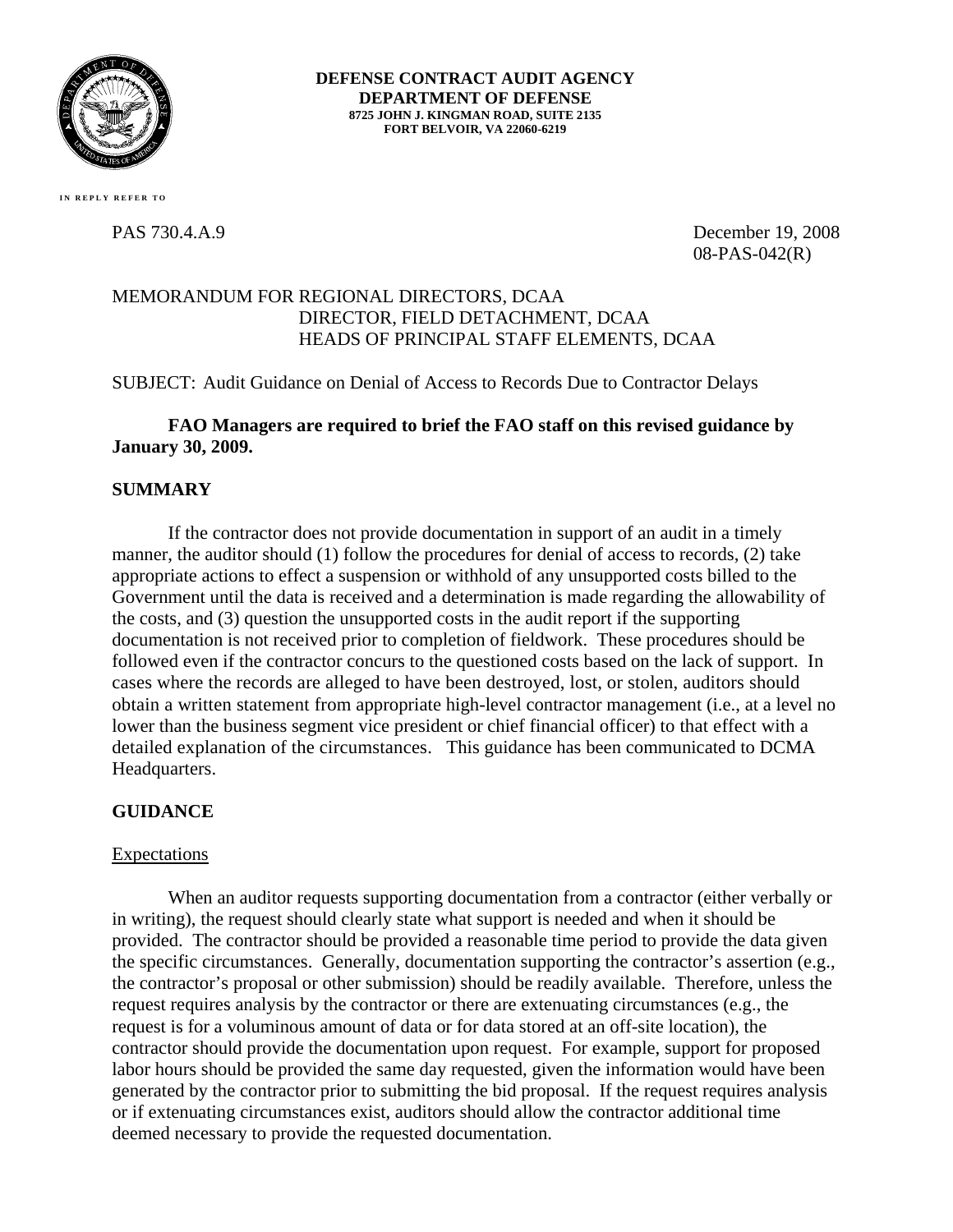### SUBJECT: Audit Guidance on Denial of Access to Records Due to Contractor Delays

Support includes access to personnel, in addition to the documentation/data supporting the contractor's assertion (e.g., cost records, policies and procedures, management reports). Auditors should generally obtain supporting documentation directly from the person responsible for the information. The contractor's use of a liaison for requests from DCAA should not result in delays in providing requested documentation or inhibit the auditor's access to contractor personnel needed to conduct the audit. Such delays and/or restrictions should be addressed in writing to senior management of the company.

### Denial of Access to Records Process

If the contractor does not provide the requested information by the requested due date, and the contractor has not provided an appropriate explanation for the delay, the FAO should prepare a formal written request to the appropriate high-level contractor management (i.e., at a level no lower than the business segment vice president or chief financial officer) stating that the information must be provided by a specific date (not to exceed one week) with a copy to the contracting officer. This written request should be initiated as soon as the due date is missed and no later than five days after the due date. If the information, or an appropriate explanation for the delay, is not provided within one week, the FAO should notify the contractor (via a letter signed by the FAO manager) that a formal denial of access to records exists and is being reported to appropriate Government personnel. The FAO should also request, in writing, assistance from the ACO and, if applicable, the Contract Audit Coordinator in resolving the access to records matter and submit a Denial of Access to Contractor Records form to the regional office (see Enclosure 1, DCAAI 7640.17). The region should forward a copy to DCAA, Headquarters, ATTN: PAS, once its review is complete. **Instances where the ACO does not agree with DCAA's request for data should be referred promptly to the regional office for resolution**.

If the efforts of the FAO, ACO, and regional office prove unsuccessful, the Regional Director should review the matter to determine if a subpoena should be requested. This review may include consultations with the Assistant Director, Policy and Plans, and the General Counsel, DCAA. If it is determined that a subpoena is the appropriate means to obtain the necessary data, the FAO should prepare and submit to the regional office a request for a subpoena of the required records in accordance with DCAA Regulation 5500.5. If the documents necessary for audit cannot be obtained using DCAA's subpoena authority (10 U.S.C. 2313(b)), DCAA will work with the DoDIG to issue an IG subpoena using their broad subpoena authority.

### Withholding of Costs Due to Contractor Delays

In conjunction with initiating the denial of access to records process, the FAO should follow the procedures in MRD 07**-**PPD**-**031(R), Subject: Audit Guidance Alert on the Use of DCAA Form 1 to Suspend Costs on Reimbursement Contracts, dated September 7, 2007, and CAM 6**-**900, *Notices of Cost Suspensions and Disapprovals under Cost-Reimbursement Contracts*, to effect a suspension and/or withhold of unsupported costs due to the contractor's denial of access to records.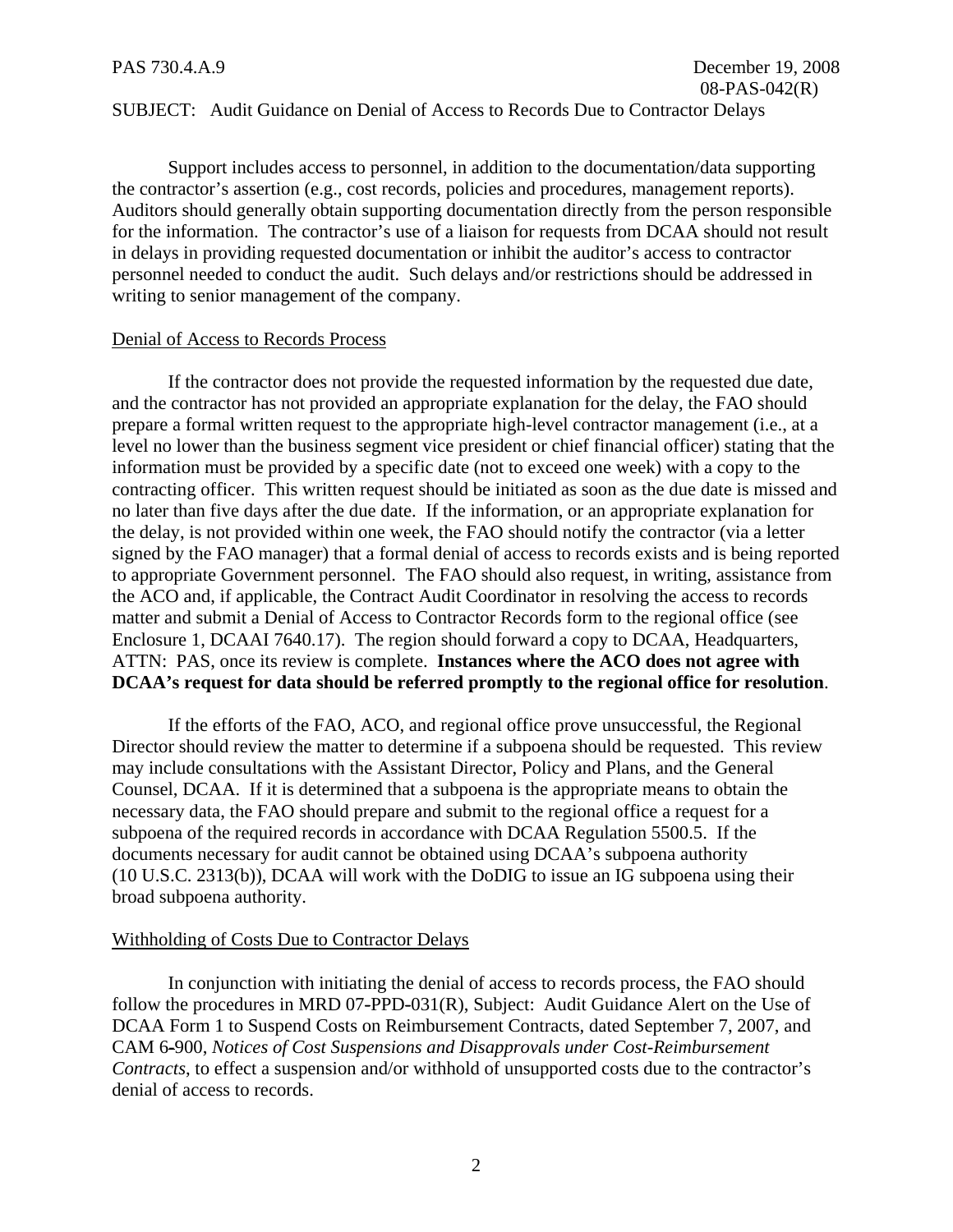### SUBJECT: Audit Guidance on Denial of Access to Records Due to Contractor Delays

### Issuance of Audit Report

Costs that the auditor is not able to evaluate due to denial of access to records/data should be questioned in the audit report. Depending on the significance and pervasiveness of the unsupported costs, the auditor should issue either a qualified or an adverse opinion, identify the specific records/data denied, and describe the resulting restriction or limitation on the scope of audit (CAM 10-210.4).

In some cases, the contractor will provide the necessary records/data during negotiations. To ensure that the audit process is not circumvented in such circumstances, the audit report should include a statement recommending that DCAA be given the opportunity to audit the contractor records/data provided during negotiations.

### Contractor Concurrence of Questioned Costs Due to Lack of Support

In some instances the contractor may concur with questioned costs based on the lack of adequate support. In such cases, the Government may still be at risk. Without examining the documentation for the claimed costs, the auditor cannot determine if there are additional related or directly associated costs that should also be questioned or if the questioned costs are subject to penalties for unallowable costs (FAR 52.242**-**3). Therefore, even if the contractor concurs with the questioned costs, it is important to pursue access to appropriate records so that the costs can be evaluated using applicable regulatory requirements.

### Destroyed, Lost, or Stolen Records

In cases where the records are alleged to have been destroyed, lost, or stolen, auditors should obtain a written statement from appropriate high-level contractor management (i.e., at a level no lower than the business segment vice president or chief financial officer) to that effect with a detailed explanation of the circumstances. The FAO should also immediately notify the contracting officer of the extent to which an audit can be performed. If an audit is performed with the records that are available, the audit report should include appropriate comments on all the facts, and any necessary disclaimer, adverse opinion, qualification and/or explanation of questioned costs. Under these circumstances, denial of access to records should not be pursued.

### Internal Control Deficiencies

If the contractor cannot support its assertion on a timely basis, in addition to the actions discussed above, the FAO should consider whether an internal control deficiency exists. For example, if a contractor cannot provide the support for its cost transfers/adjusting entries, this condition should be cited as a significant deficiency/material weakness in the contractor's accounting system.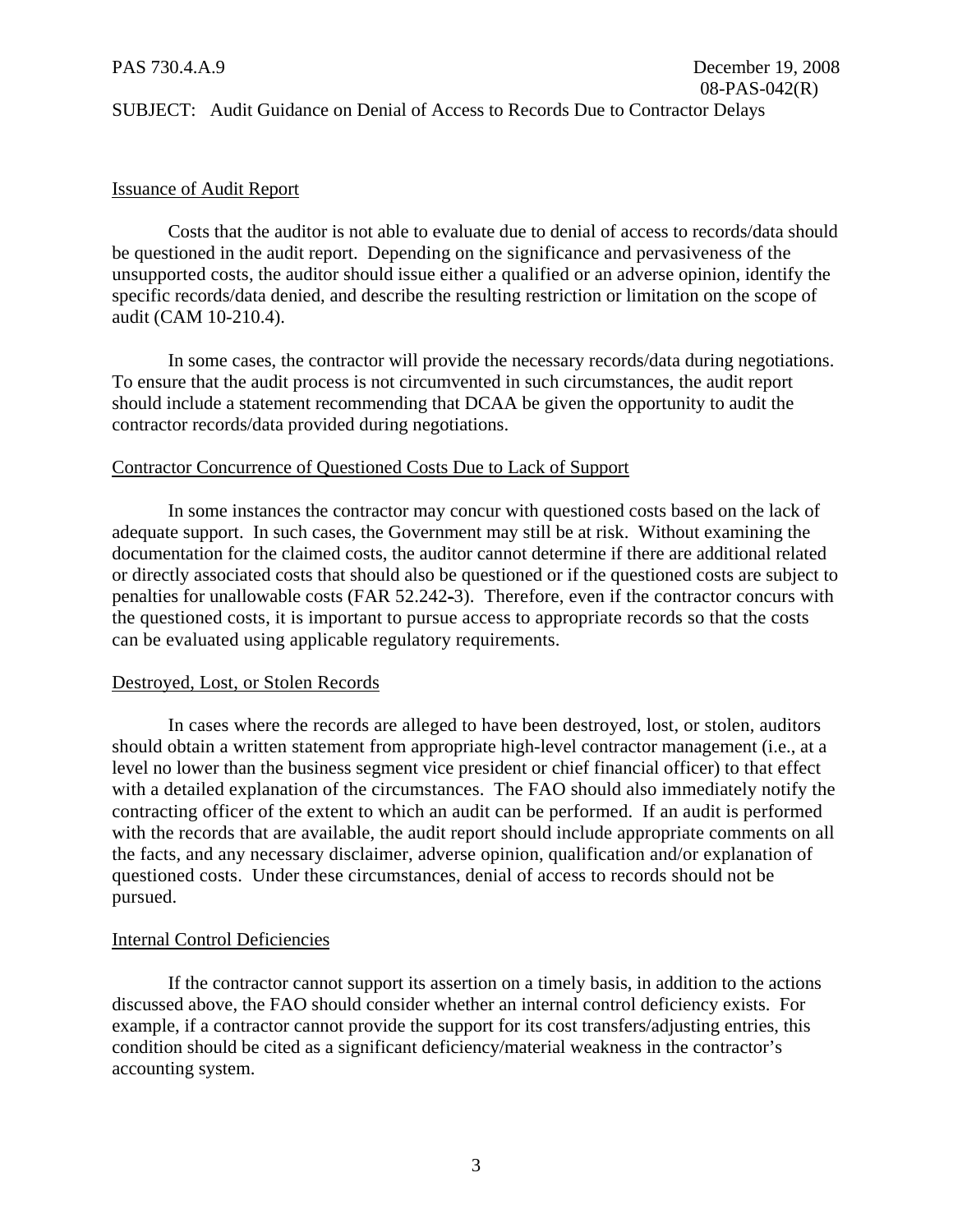SUBJECT: Audit Guidance on Denial of Access to Records Due to Contractor Delays

### **CLOSING REMARKS**

Enclosed is the revised DCAA Instruction 7640.17 (Enclosure 1). FAO Managers are required to brief the FAO staff members on this revised guidance by January 30, 2009. In order to facilitate discussion, a PowerPoint briefing is attached (Enclosure 2). Field audit office personnel should direct questions regarding this memorandum to their regional office. Regional offices should direct their questions to Policy Auditing Standards Division, at (703)-767-3274 or [DCAA-PAS@dcaa.mil](mailto:DCAA-PAS@dcaa.mil).

> /Signed/ Kenneth J. Saccoccia Assistant Director Policy and Plans

Enclosures: a/s

DISTRIBUTION: C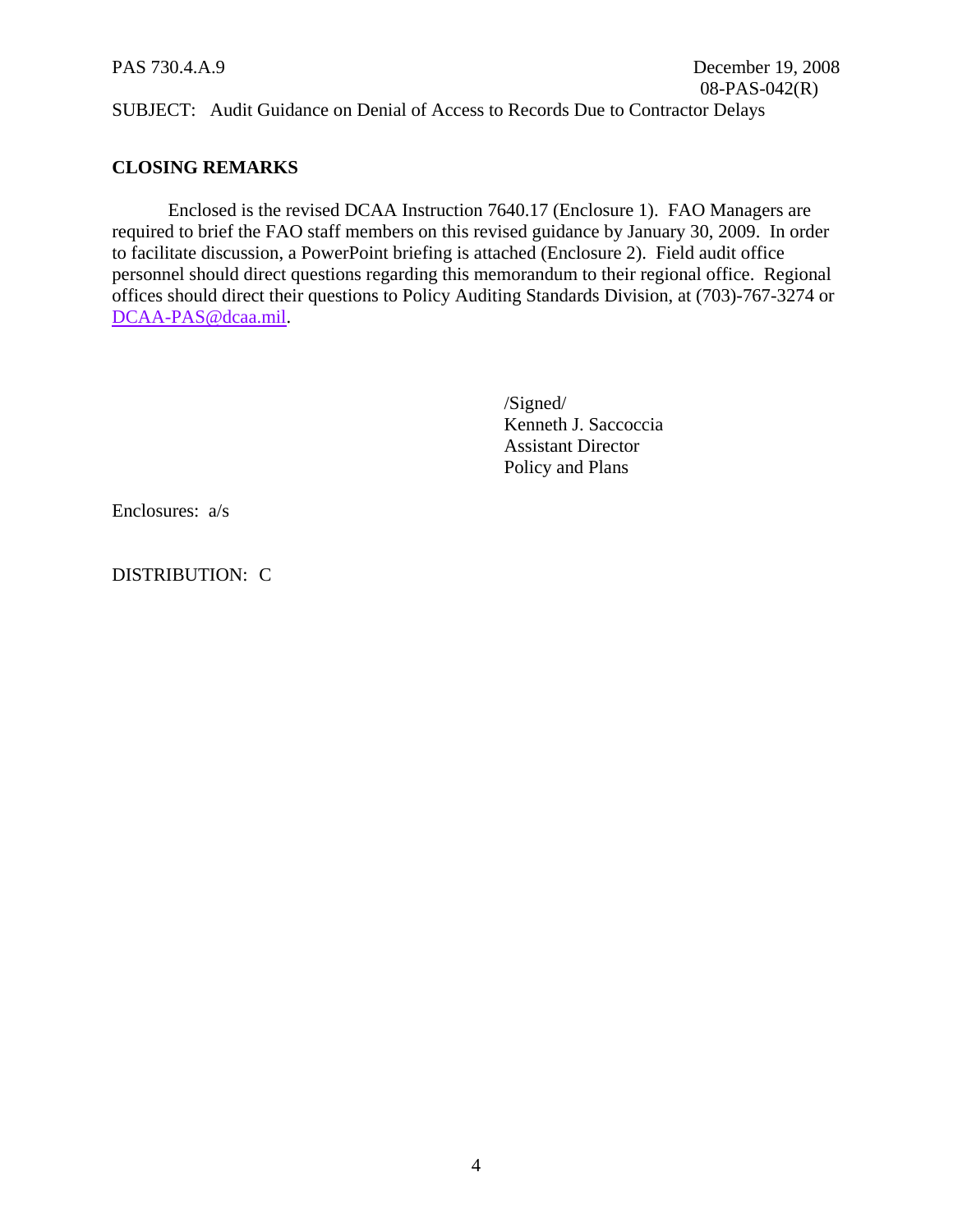

### **DEFENSE CONTRACT AUDIT AGENCY 8725 JOHN J. KINGMAN ROAD, SUITE 2135 FORT BELVOIR, VA 22060-6219**

PAS December 19, 2008

DCAA INSTRUCTION NO. 7640.17

### FORMAL REPORTING PROCEDURES FOR DENIAL OF ACCESS TO CONTRACTOR'S RECORDS (RCS: PAS AR/SA - 188)

References: (a) DCAA Regulation 5500.5, Subpoenas of Defense Contractor Records (Available on DCAA's Intranet Site)

(b) CAM 1-504, Access to Records of Contractor (Available on DCAA's Intranet Site)

1. REISSUANCE AND PURPOSE. To establish the procedure for formal reporting to Headquarters, Policy and Plans, of contractor denial of access to records. This reporting procedure precedes the subpoena procedures that are cited in DCAA Regulation 5500.5, referenced above and supplements the referenced CAM guidance.

2. CANCELLATION. DCAAI 7640.17, "Formal Reporting Procedures for Denial of Access to Contractor's Records," dated February 10, 2006 is cancelled.

3. APPLICABILITY AND SCOPE. This instruction applies to all DCAA organizational elements.

4. POLICY.

4.1. DCAA auditors must adhere to generally accepted government auditing standards in determining what comprises competent, relevant, and sufficient evidential matter to form and express an audit opinion on a contractor's proposed or incurred costs. A contractor's refusal to provide all records required to audit in accordance with these standards will formally be reported as a denial of access to records.

4.2. This instruction provides the procedure for formally reporting denials of access to records.

5. RESPONSIBILITIES.

5.1. The Assistant Director, Policy and Plans, is responsible for:

5.1.1. Monitoring formal denial of access to records issues received from the regional offices, and taking appropriate follow-up action to ensure timely pursuit of access.

5.1.2. Providing guidance to the field as required to resolve denial of access to records.

5.1.3. Providing semiannual status reports to the Director on access to records activity reported by the regions.

5.1.4. Processing subpoena requests in accordance with DCAA Regulation 5500.5.

5.2. Regional Directors are responsible for:

5.2.1. Making every possible effort to resolve denial of access to records issues with contractors' top management, concurrently with efforts taken by the FAO, RAM, RSPM, ACO/PCO, and CAC.

5.2.2. Monitoring FAO reported denials of access to contractor records (Enclosure 1).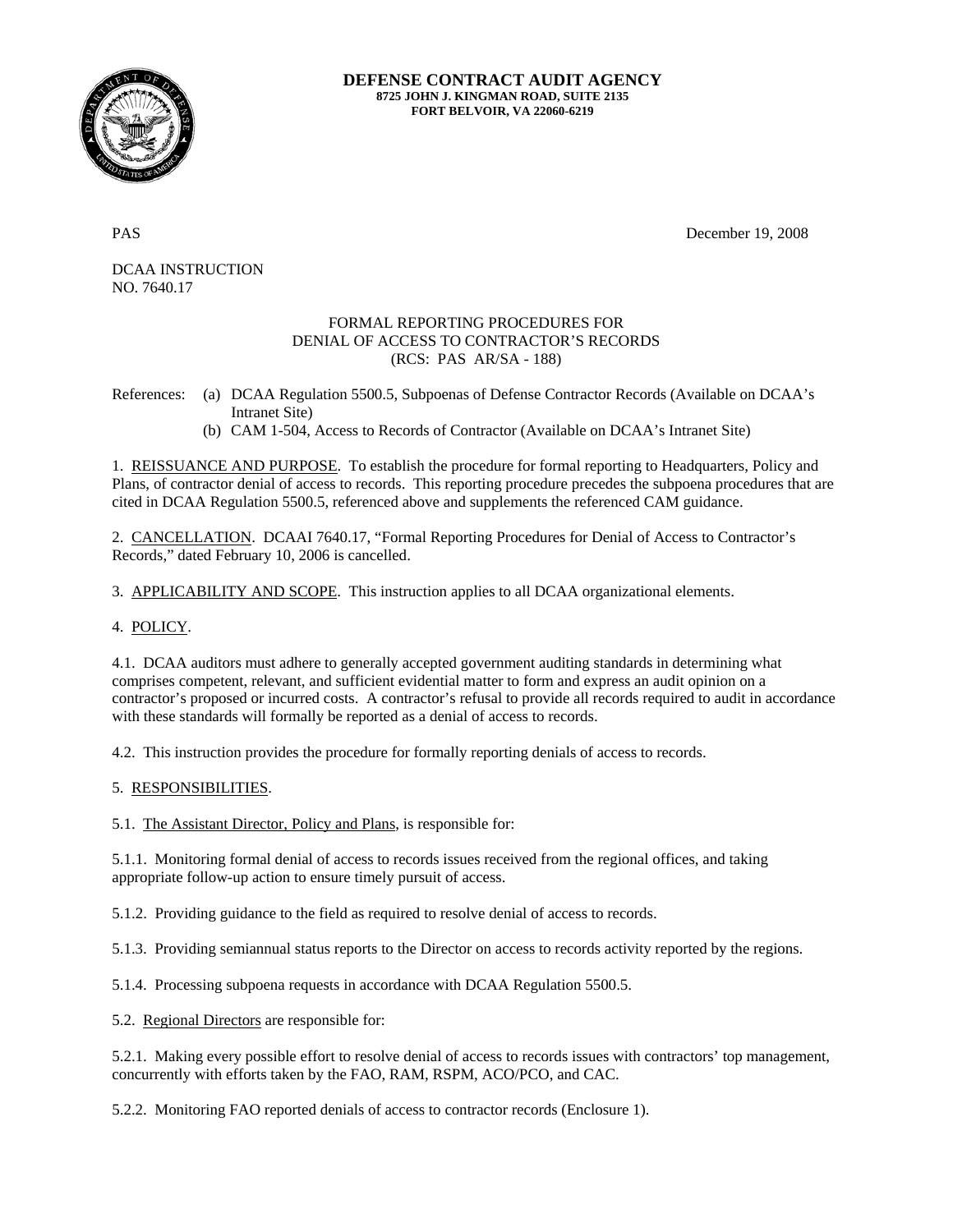5.2.3. Submitting semiannual reports (Enclosure 2) to Headquarters that summarize denials of access to records reported to the region by FAOs. The reports are due on the 15<sup>th</sup> of April and October each year. This reporting requirement is assigned reports control symbol RCS: PAS AR/SA - 188.

5.2.4. Coordinating, processing, and forwarding FAOs' subpoena requests to Headquarters, Policy and Plans (Attn: PAS) in accordance with DCAA Regulation 5500.5.

5.2.5. Withdrawing requests for subpoenas when records are received or no longer required.

5.3. FAO Managers and Supervisory Auditors are responsible for:

5.3.1. Assuring that auditors are knowledgeable of their rights and responsibilities concerning access to contractor records.

5.3.2. Maintaining close coordination with the contractor, ACO, PCO, and CAC, and keeping the regional office currently informed on the status of reported denial of access to records.

5.3.3. Submitting to the regional office the initial and, thereafter as applicable, calendar quarterly reports (Enclosure 1) that summarize the status of reported denials of access to contractor records.

5.4. CAC/CHOA Auditor. If the contractor's denial of access to records is based on corporate policy, the CAC or CHOA should take action to resolve the issue. The results of these efforts must be submitted to each affected FAO, with copies to the appropriate regional offices.

### 6. PROCEDURES.

6.1. When an auditor requests supporting data/documentation from a contractor (either verbally or informally in writing), the request should clearly state what support is needed and when it should be provided. The contractor should be provided a reasonable time period to provide the data given the specific circumstances. Generally, data/documentation supporting the contractor's assertion should be readily available. Therefore, unless the request requires analysis by the contractor, or there are extenuating circumstances (e.g., the request is for a voluminous amount of data or for data stored at an off-site location), the contractor should provide the data upon request. If the request does require analysis or if extenuating circumstances exist, auditors should allow the contractor additional time deemed necessary to provide the requested documentation.

6.2. If the contractor does not provide the requested information by the requested due date, and the contractor has not provided an appropriate explanation for the delay, the FAO should prepare a formal written request to the contractor stating that the information must be provided by a specific date (not to exceed one week). This written request should be initiated as soon as the due date is missed, and no later than five days after the due date. (See 6.7 for accelerated procedures for price proposal reviews.)

6.3. Written requests should be addressed to the appropriate high-level contractor management (i.e., at a level no lower than the business segment vice president or chief financial officer) with a copy to the contracting officer.

6.4. When the auditor is convinced that the requested data will not be provided based on (1) a categorical denial reply from the contractor (oral or written), or (2) the contractor's failure to provide the data or an appropriate explanation within the one-week period specified in paragraph 6.2. above, the following steps should be taken simultaneously:

6.4.1. Notify the contractor (via a letter signed by the FAO manager) that a formal denial to records exists and is being reported to appropriate government personnel.

6.4.2. Write to the ACO and CAC to request their assistance in resolving the access problem. The request should include a description of the denied data, why the data are needed, the cost impact related to the denial of access, if known, and the actions taken by DCAA to gain access. A copy of the notification to the contractor should be attached.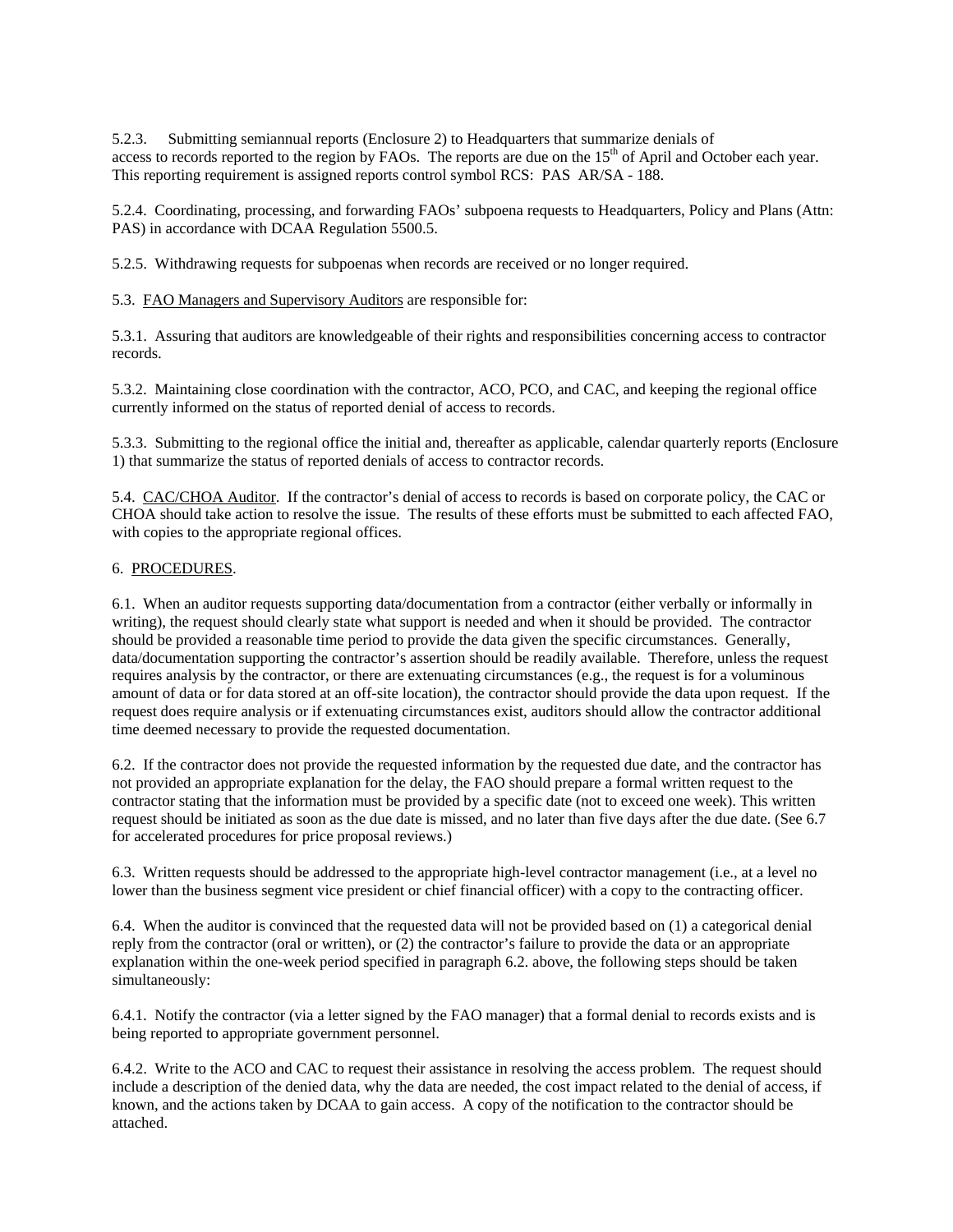6.4.3. Prepare and forward to the regional office a Denial of Access to Contractor Records (see Enclosure 1). At the completion of the regional review, the form should be forwarded to DCAA, Headquarters ATTN: PAS. This submission is controlled as RCS:PAS AR/SA - 188.

6.4.4. Thoroughly document the file. Documentation may consist of a contractor letter to the auditor or a copy of a letter from the auditor to the contractor. Although a statement signed by the authorized contractor official is preferable, this must not impede the other needed actions. Therefore, the auditor may document the contractor's position in a letter to the contractor.

6.5. If the efforts of the FAO, ACO, CAC and regional office prove unsuccessful, the Regional Director should review the matter to determine if a subpoena should be requested. This review may include informal consultations with the Assistant Director, Policy and Plans, and the General Counsel, DCAA.. If it is resolved in these discussions that a subpoena is the appropriate means to comply with the Agency policy cited in paragraph 4. above, then the FAO should prepare and submit to the regional office a request for a subpoena of the required records in accordance with DCAA Regulation 5500.5. If the documents necessary for audit cannot be obtained using DCAA's subpoena authority (10 U.S.C. 2313(b)), DCAA should work with the DoDIG to issue an IG subpoena using their broad subpoena authority.

6.6. If the auditor either obtains access to the records in question or determines that further action is not warranted, he or she must advise all officials previously contacted in the preceding steps.

6.7. Accelerated Procedures in Price Proposal Reviews:

6.7.1. The most effective means of obtaining access to records needed for the review of price proposals is to promptly refer the matter to the PCO for action as stipulated by FAR 15.404-2 (d).

6.7.2. Frequently, when auditing a price proposal, time does not permit accomplishing all the steps exactly as set forth above. In these cases the formal request may only provide the contractor 1 to 3 days to respond and the other parties affected can be contacted by telephone or e-mail.

6.7.3. If the accelerated procedures are unsuccessful, the matter may be referred to the regional director by telephone or e-mail. Similarly, the regional director's efforts, including notification of Headquarters, may be accomplished by telephone or e-mail.

6.7.4. All actions accomplished by telephone should be confirmed in writing.

6.7.5. Forward pricing audit reports issued prior to satisfactory resolution of a denial of access to records should follow CAM 10-304.4 guidance.

7. EFFECTIVE DATE. This instruction is effective immediately.

FOR THE DIRECTOR:

 /Signed/ Kenneth J. Saccoccia Assistant Director Policy and Plans

Enclosures - 2

- 1. Denial of Access to Contractor Records (Data Sheet)
- 2. Denial of Access to Records Status Report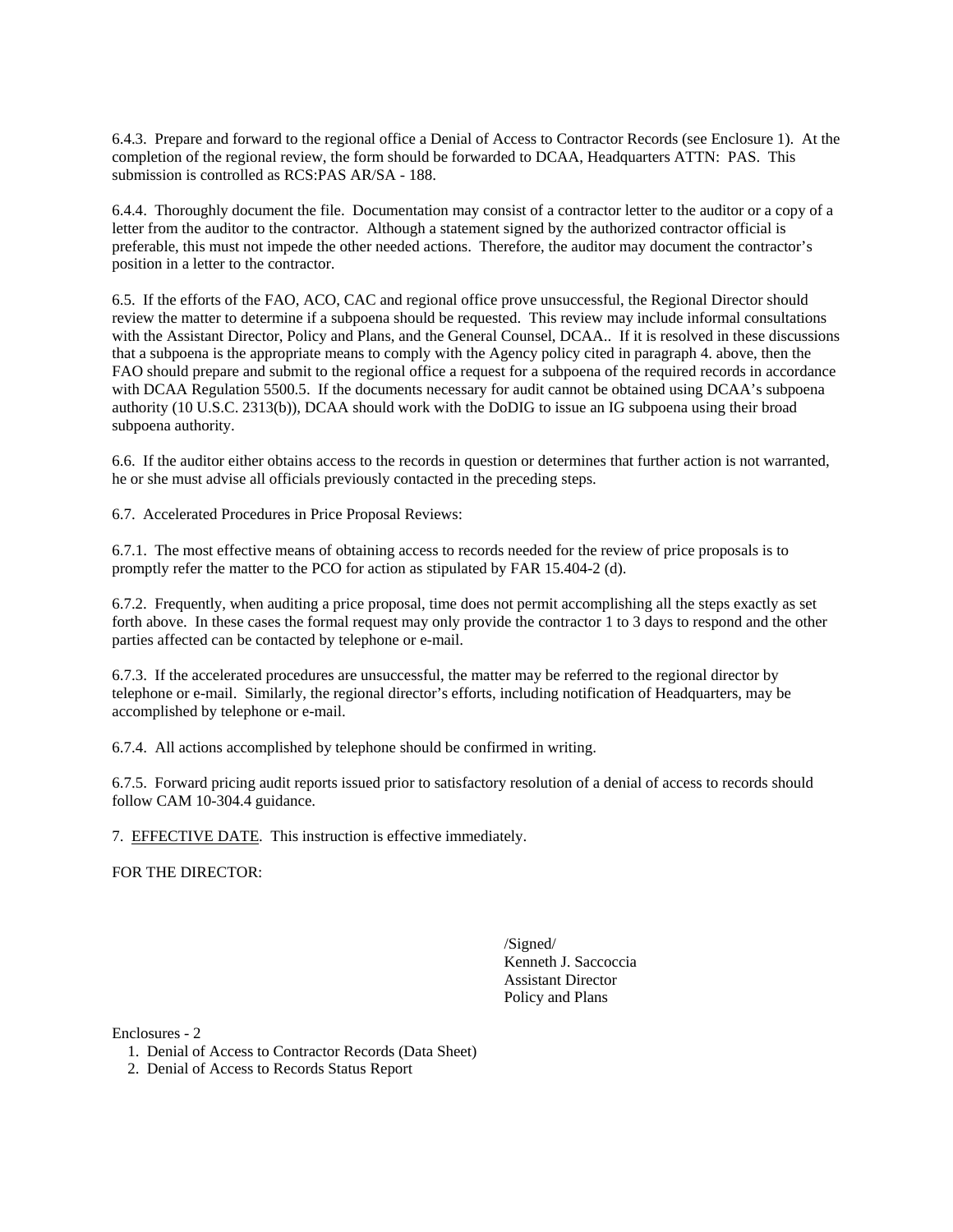Encl 1 DCAAI 7640.17

### DENIAL OF ACCESS TO CONTRACTOR RECORDS (DATA SHEET) RCS: PAS AR/SA - 188

| Regional Office, ATTN: Special Programs<br>TO:                                                                                                                                                                                                                       |                                   |
|----------------------------------------------------------------------------------------------------------------------------------------------------------------------------------------------------------------------------------------------------------------------|-----------------------------------|
| $FAO:$                                                                                                                                                                                                                                                               | RORG CODE:                        |
| CONTRACTOR: NATIONAL CONTRACTOR:                                                                                                                                                                                                                                     |                                   |
| INITIAL REPORT                                                                                                                                                                                                                                                       | INTERIM REPORT DISPOSITION REPORT |
| DATE OF DENIAL:                                                                                                                                                                                                                                                      |                                   |
| DISPOSITION DATE:                                                                                                                                                                                                                                                    |                                   |
| AUDIT BEING PERFORMED/ASSN NO: University of the contract of the contract of the contract of the contract of the contract of the contract of the contract of the contract of the contract of the contract of the contract of t                                       |                                   |
| RECORD SOUGHT:                                                                                                                                                                                                                                                       |                                   |
|                                                                                                                                                                                                                                                                      |                                   |
|                                                                                                                                                                                                                                                                      |                                   |
|                                                                                                                                                                                                                                                                      |                                   |
|                                                                                                                                                                                                                                                                      |                                   |
|                                                                                                                                                                                                                                                                      |                                   |
|                                                                                                                                                                                                                                                                      |                                   |
|                                                                                                                                                                                                                                                                      |                                   |
| <b>ATTACHMENTS:</b><br>____ Original written request<br>____ Contractor's written denial<br>Letter to ACO, PCO<br>____ CAC correspondence<br>_____ Correspondence with contractor<br>____ Other - Identify<br><b>DISTRIBUTION:</b><br>Original - Regional Office, SP |                                   |
| Copy 1 - RAM<br>Copy 2 - W/P File<br>Copy 3 - CAC (if necessary)                                                                                                                                                                                                     |                                   |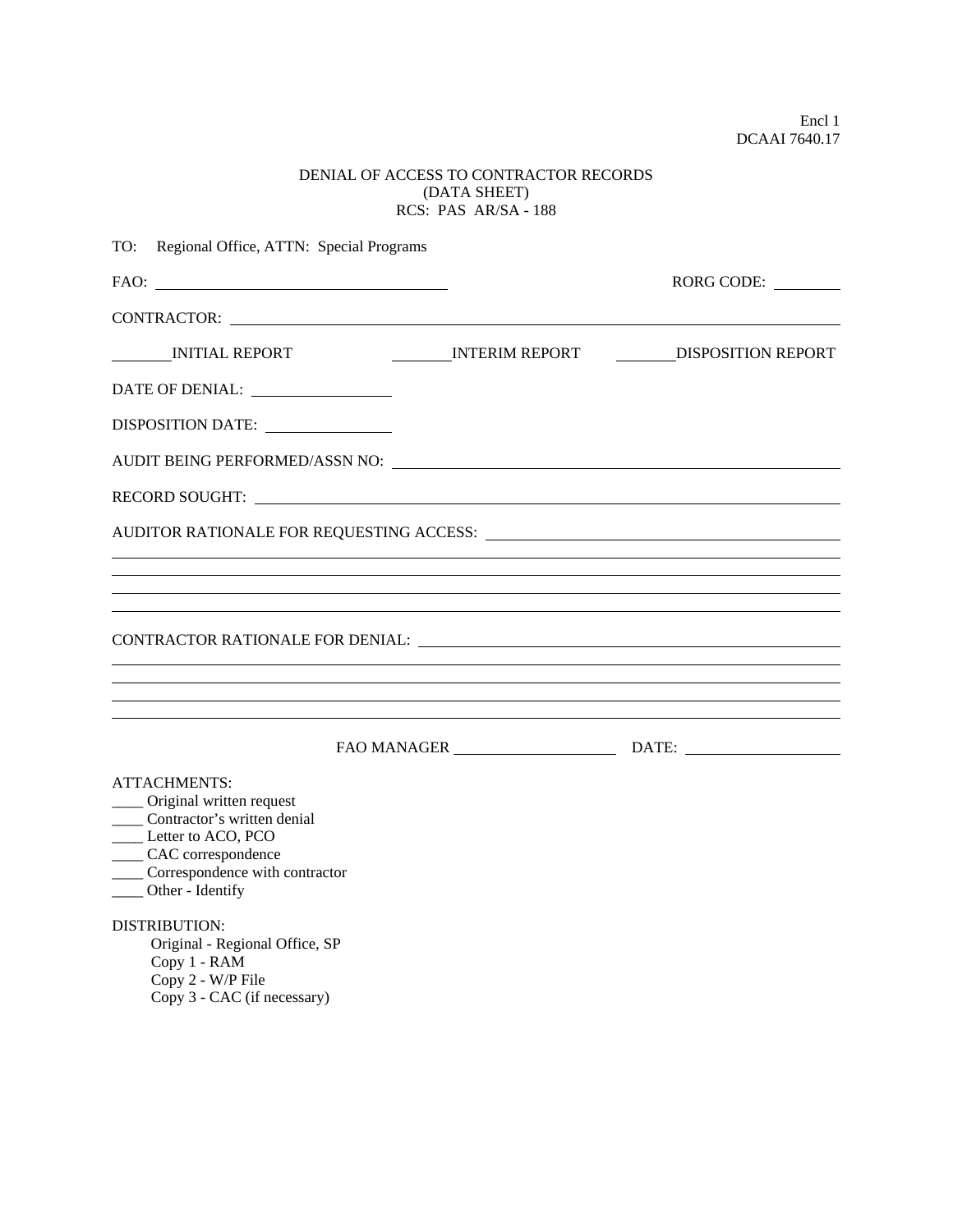| DENIAL OF ACCESS TO RECORDS STATUS REPORT |  |  |
|-------------------------------------------|--|--|
| AS OF                                     |  |  |
| $RCS: PAS AR/SA - 188$                    |  |  |

| TO: HEADQUARTERS, PAS                                                                            |
|--------------------------------------------------------------------------------------------------|
| FROM: REGION                                                                                     |
|                                                                                                  |
| 1/<br>CHECK STATUS: NEW (), UPDATE (), RESOLVED (A __, C __, DATE _____________________          |
|                                                                                                  |
|                                                                                                  |
|                                                                                                  |
| <b>CONTRACTOR &amp; CONTRACTOR ID:</b><br><u> 1989 - Jan Barnett, fransk politiker (d. 1989)</u> |
|                                                                                                  |
|                                                                                                  |
|                                                                                                  |
| ,我们也不会有什么。""我们的人,我们也不会有什么?""我们的人,我们也不会有什么?""我们的人,我们也不会有什么?""我们的人,我们也不会有什么?""我们的人                 |
|                                                                                                  |
|                                                                                                  |
| ,我们也不会有什么。""我们的人,我们也不会有什么?""我们的人,我们也不会有什么?""我们的人,我们也不会有什么?""我们的人,我们也不会有什么?""我们的人                 |
|                                                                                                  |
| 2/                                                                                               |
|                                                                                                  |
|                                                                                                  |
|                                                                                                  |
|                                                                                                  |

1/ A-Accessed, C-Resolved w/o access

2/ Synopsize all communication between the contractor and Government representatives, and the status for resolution.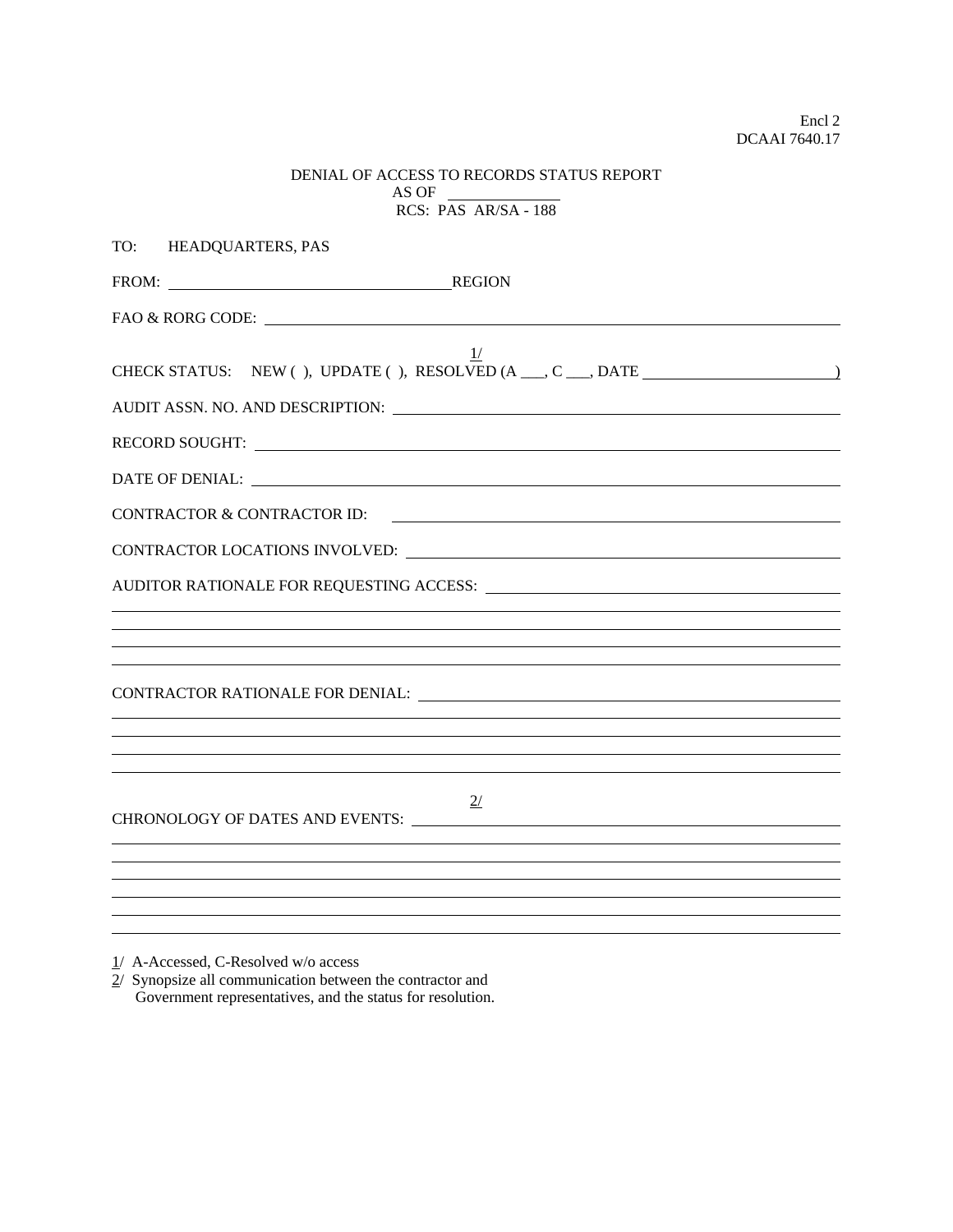

# **Revision to Audit Guidance on Access to Contractor Records**

1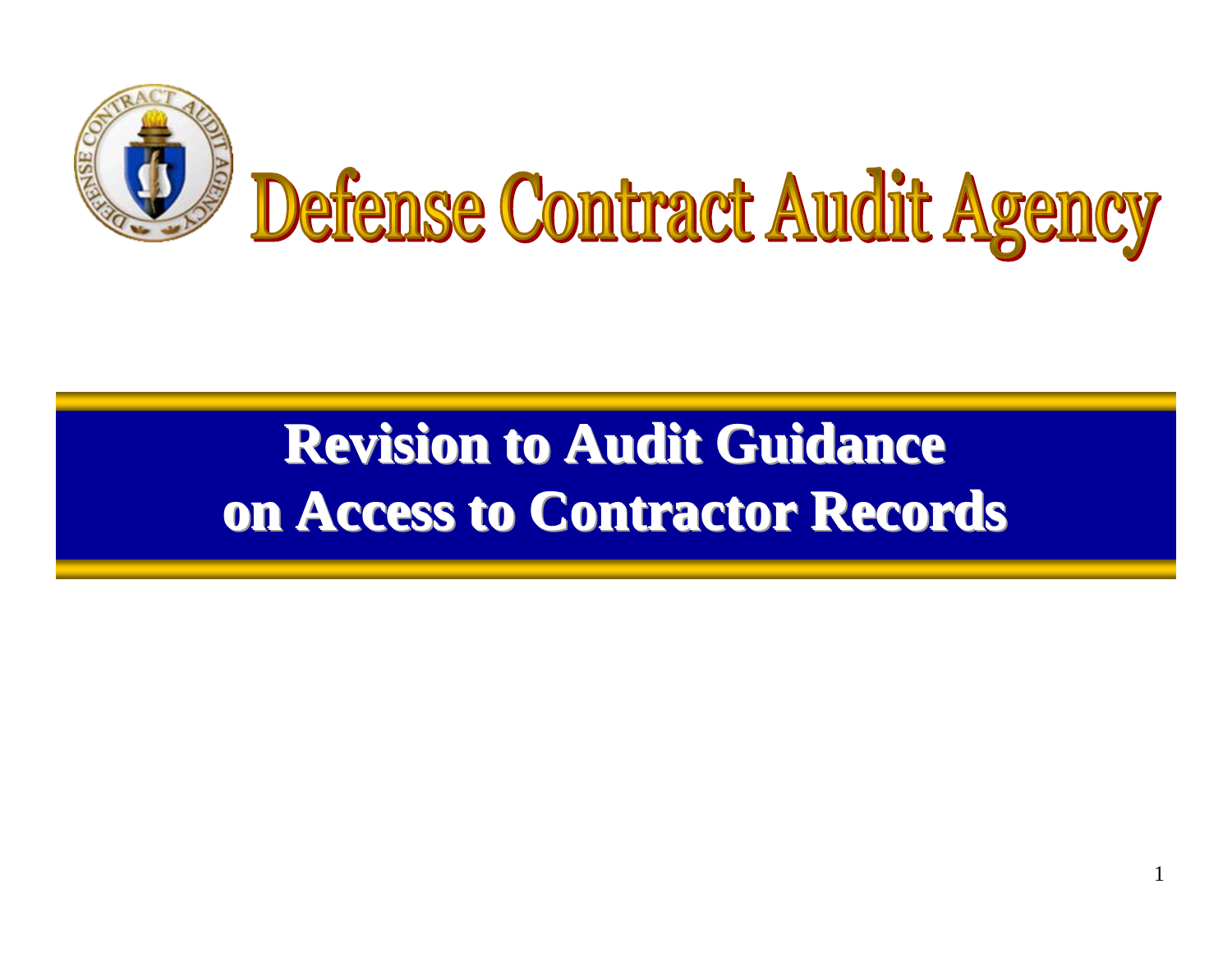

- Quality and effective audits require timely access to records.
- Prior guidance only stated that support should be provided within a reasonable time period, but gives no guidelines on how much time that is.
- This clarifying guidance is intended to begin the denial of access to records process as soon as it is apparent the contractor is delaying access to records and eliminate the "slow roll" experienced at some locations.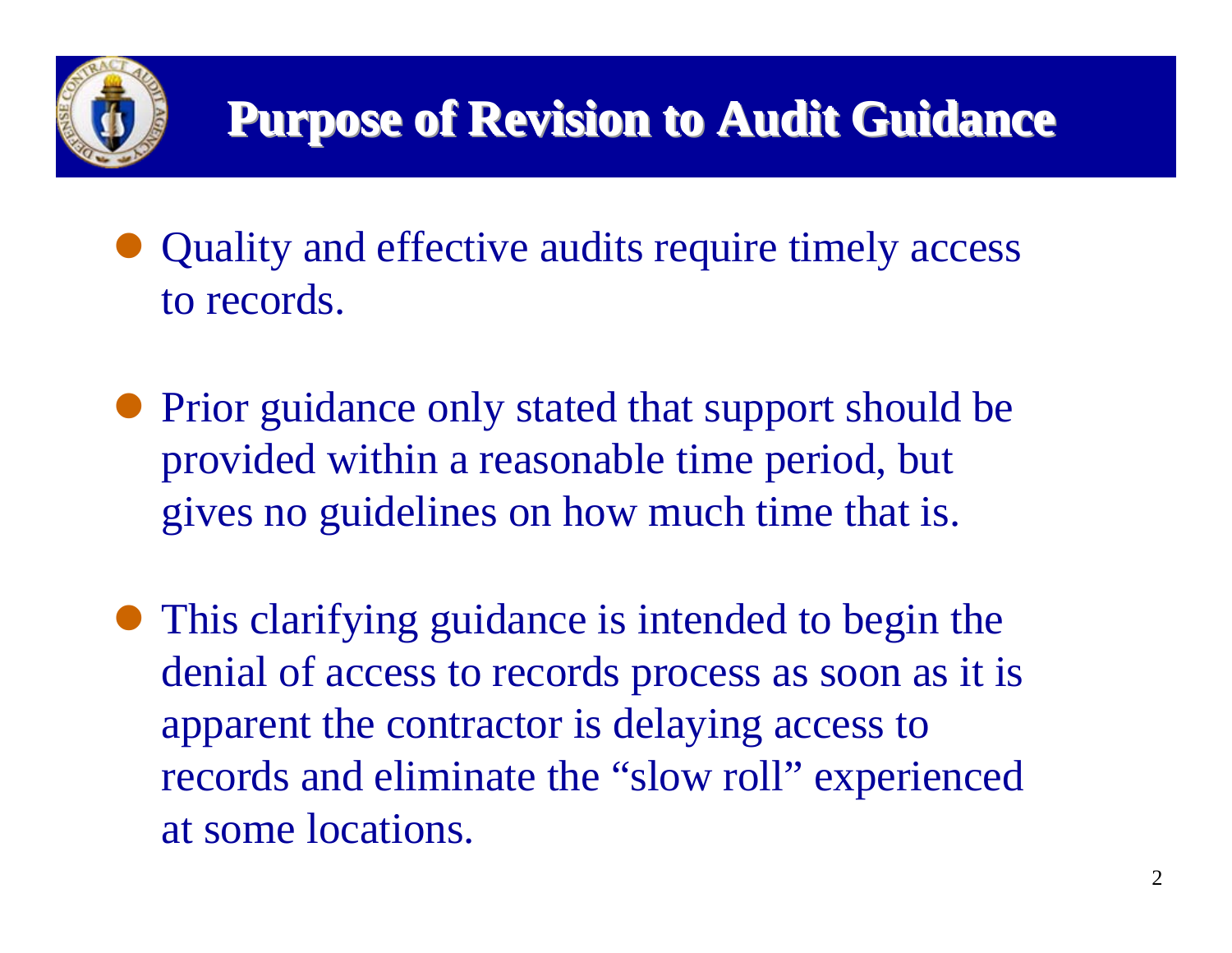

- Requests (either verbal or written) should clearly state what support is needed, and when it should be provided.
- $\bullet$  Generally, supporting documentation should be readily available and provided upon request.
- $\bullet$  Allow additional time for extenuating circumstances (e.g., data is stored offsite, or is voluminous) or if contractor analysis is required.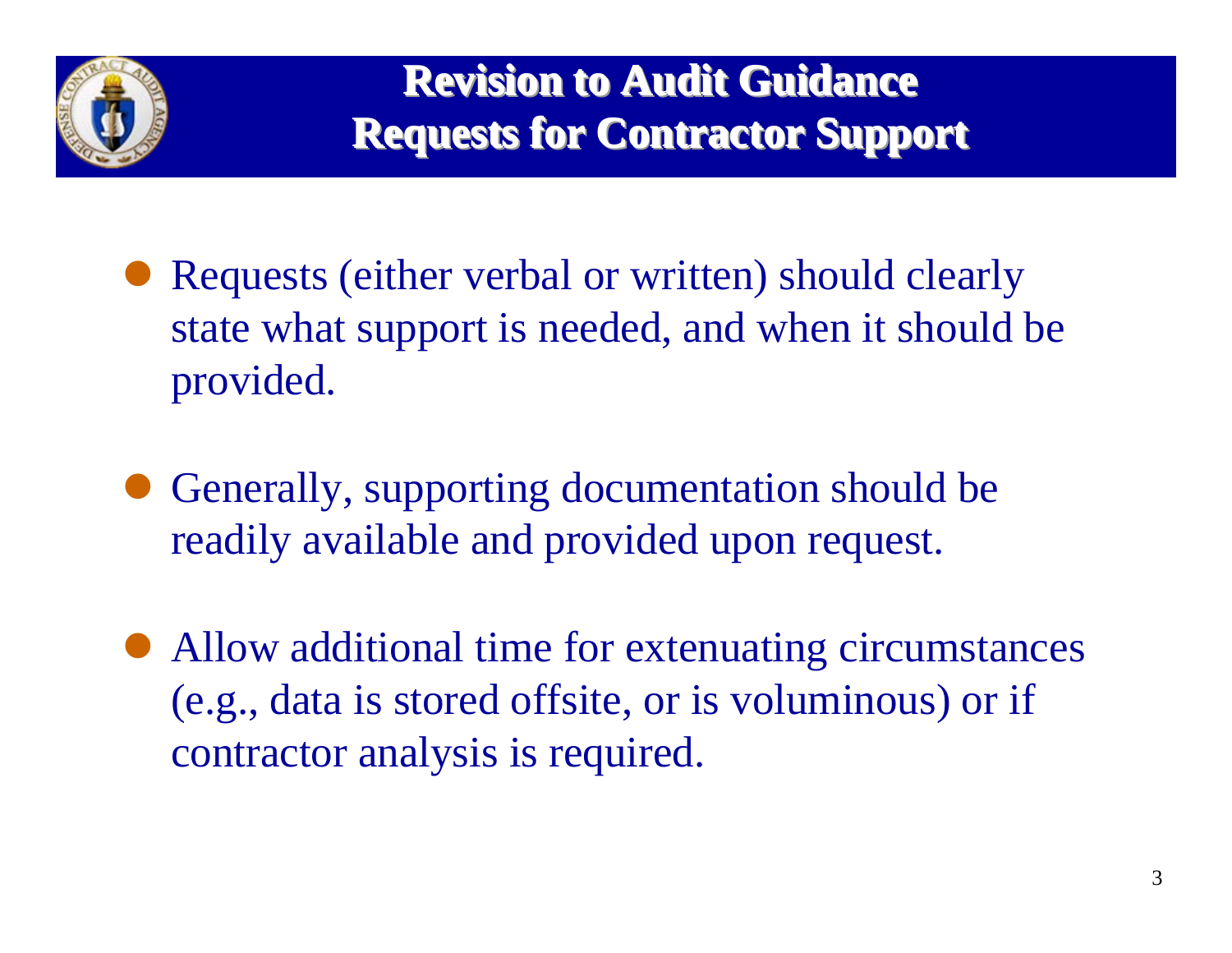

**Revision to Audit Guidance Contractor Liaisons Contractor Liaisons Contractor Liaisons**

- $\bullet$  Supporting documentation includes **access to personnel** and documentation/data supporting the contractor's assertion (e.g., cost records, policies and procedures, management reports).
- Contractors use of liaisons should not delay or inhibit auditor's access to contractor personnel.
- Auditors should generally obtain support directly from the person responsible for the information.
- If use of liaisons results in delays, auditor should address delays, in writing, to senior management of the company.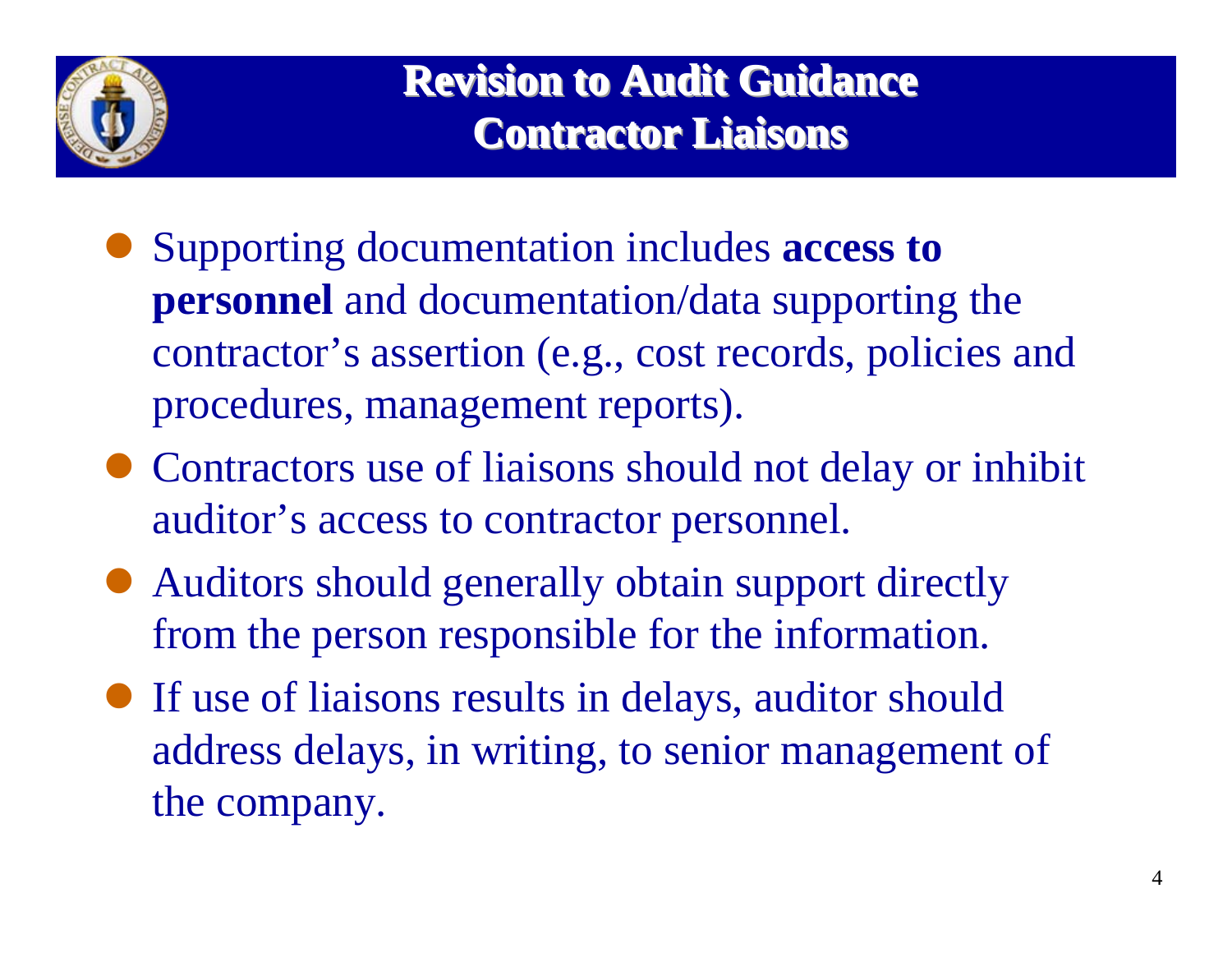

- If support or an appropriate explanation for delay is not provided by the requested due date, the auditor should:
	- $\rightarrow$  prepare a formal written request to the appropriate high-level contractor management (no lower than segment VP or CFO) stating that the data must be provided by a certain date **(not to exceed one week)**, and
	- $\rightarrow$  provide a copy of the request to the Contracting Officer.
- The auditor should initiate the letter as soon as the due date is missed, and no later than five days after the due date.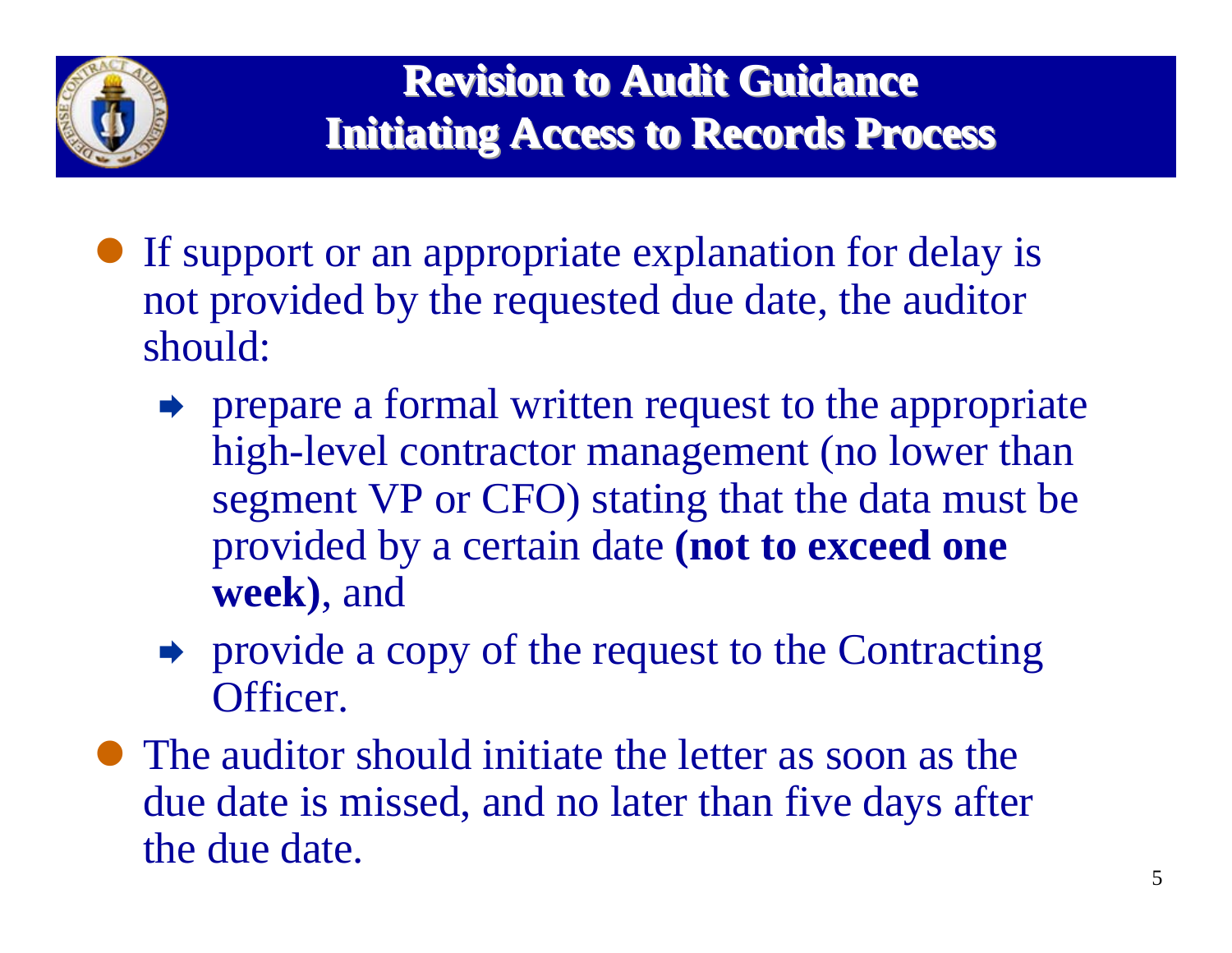

If the data, or an appropriate explanation, is not received within one week, the FAO should:

- $\rightarrow$  notify the contractor that a formal denial of access to records exists;
- request assistance in writing from ACO and CAC (if applicable); and
- $\rightarrow$  submit a Denial of Access to Contractor Records Form to the regional office (Enclosure 1 of DCAAI 7640.17). Region will forward copy to Policy and Plans.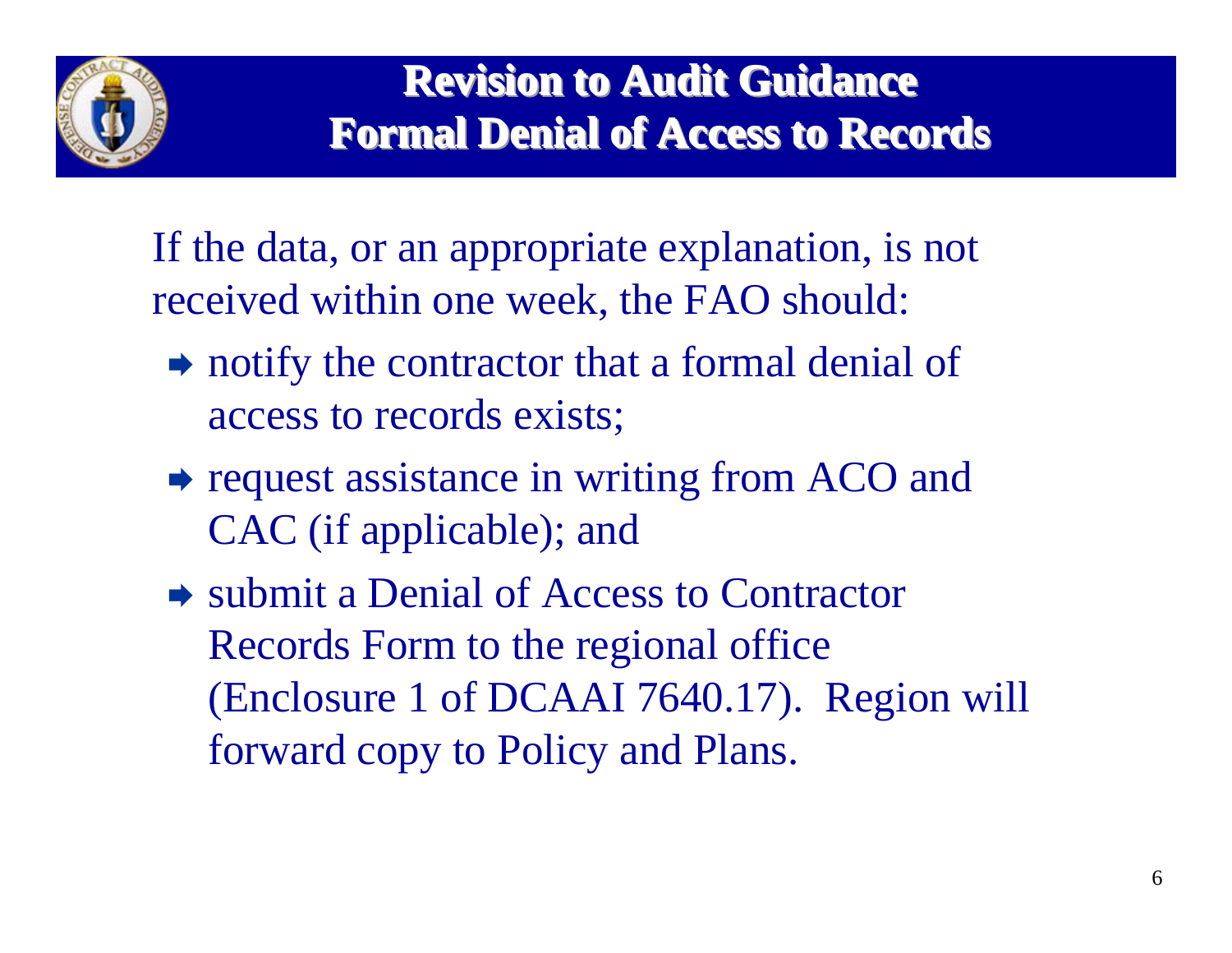

- If FAO, ACO, and regional efforts are unsuccessful, the RD should review the matter to determine if a subpoena should be requested.
- The RD's review may include informal consultations with Policy and DL.
- $\bullet$  If it is determined that a subpoena is appropriate, the FAO should submit a request for subpoena to the Region per DCAA Regulation 5500.5.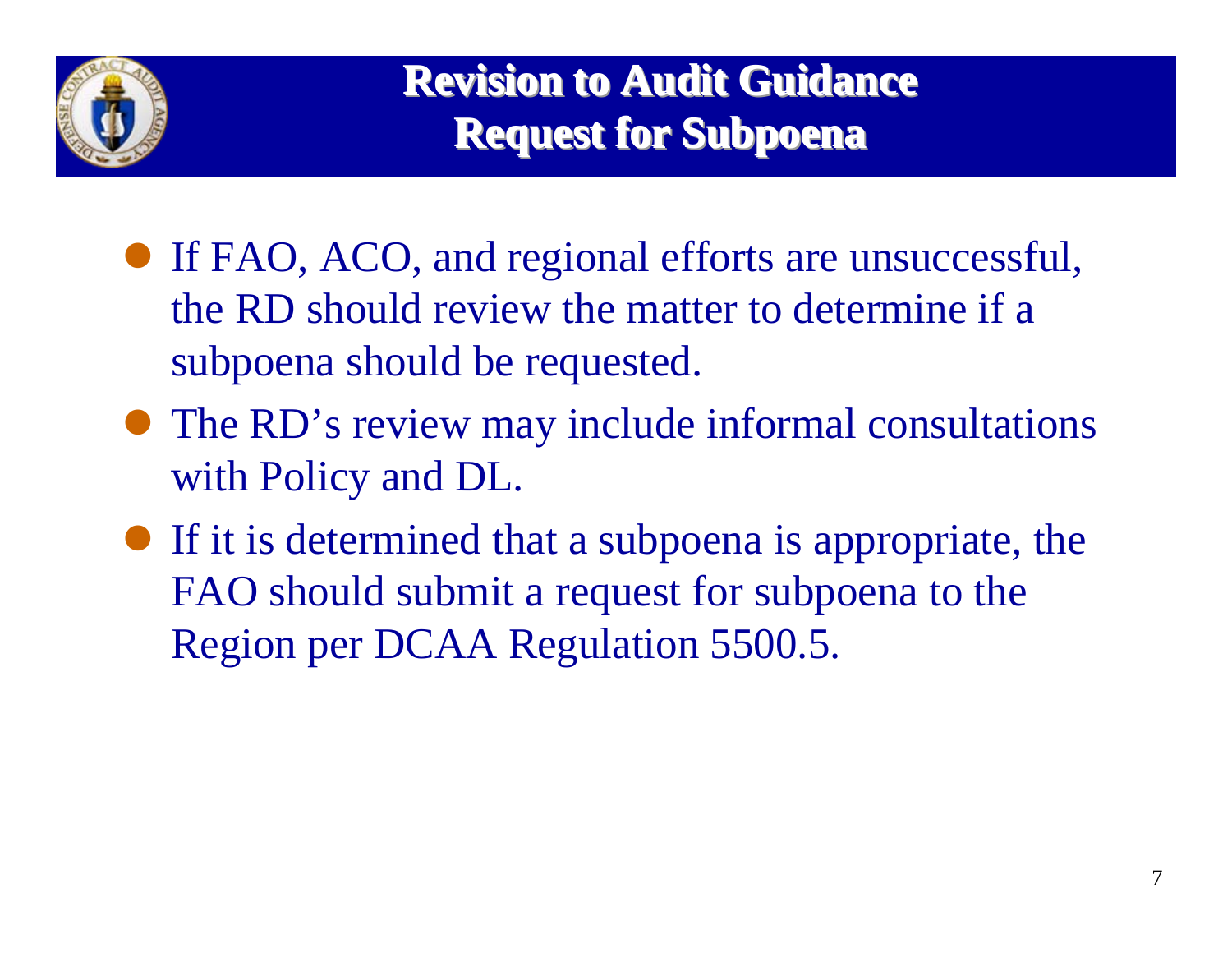

The FAO should also effect a suspension and/or withhold of the unsupported costs.

- $\rightarrow$  MRD 07-PPD-031(R), Audit Guidance Alert on the Use of DCAA Form 1 to Suspend Costs on Reimbursement Contracts
- CAM 6-900, Notices of Cost Suspensions and Disapprovals under Cost-Reimbursement **Contracts**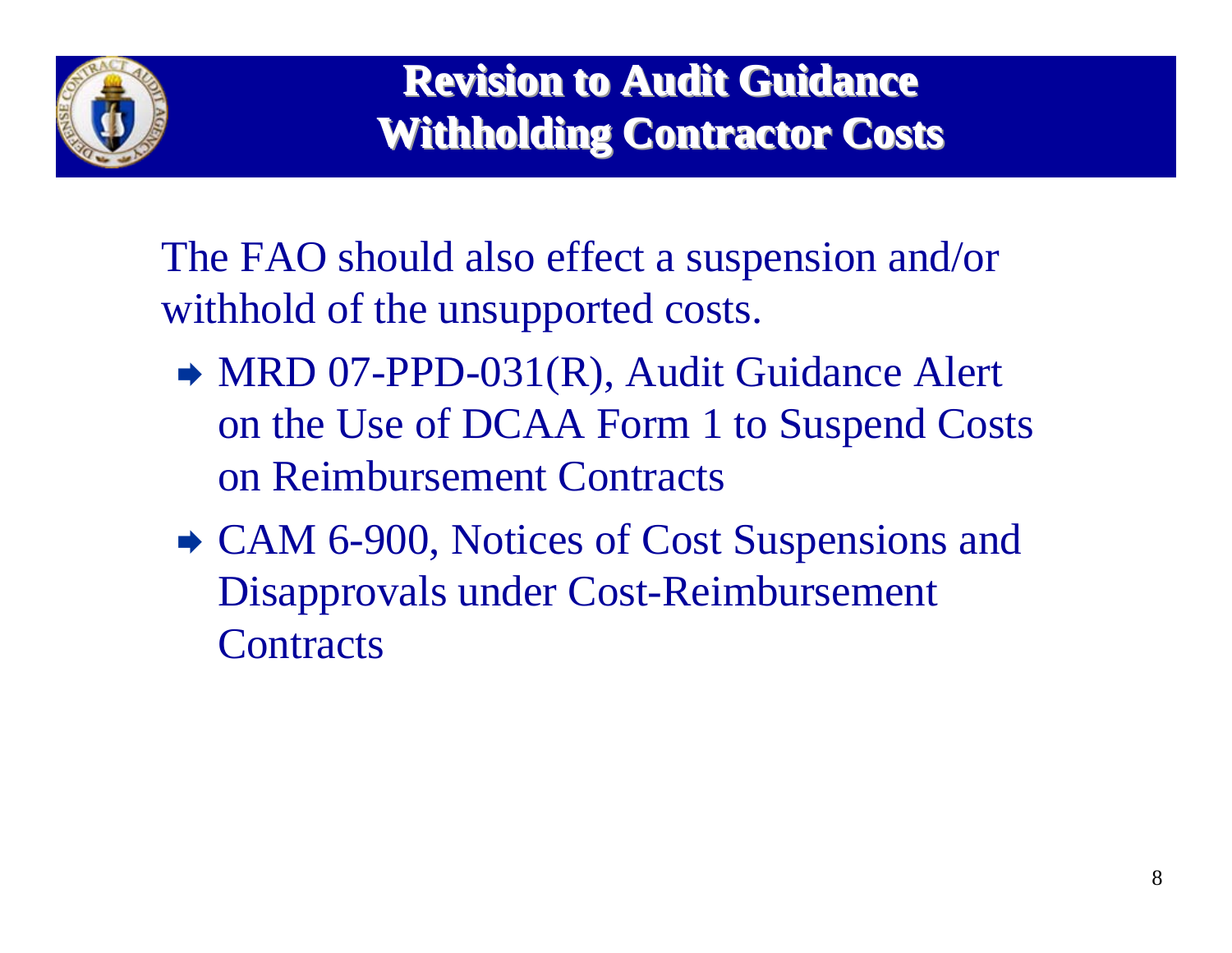

**Revision to Audit Guidance Audit Report Audit Report Audit Report**

- Costs that the auditor is unable to evaluate due to denial of access to records should be questioned.
- Depending on the significance and pervasiveness of the questioned cost, issue either a qualified or adverse opinion, identify specific cost records/data denied, and describe resulting restriction or limitation on the scope of audit (CAM 10-210.4).
- Report should recommend that support provided during negotiations be audited by DCAA.
- If a contractor cannot support its assertion on a timely basis, FAOs should consider whether an internal control deficiency exists.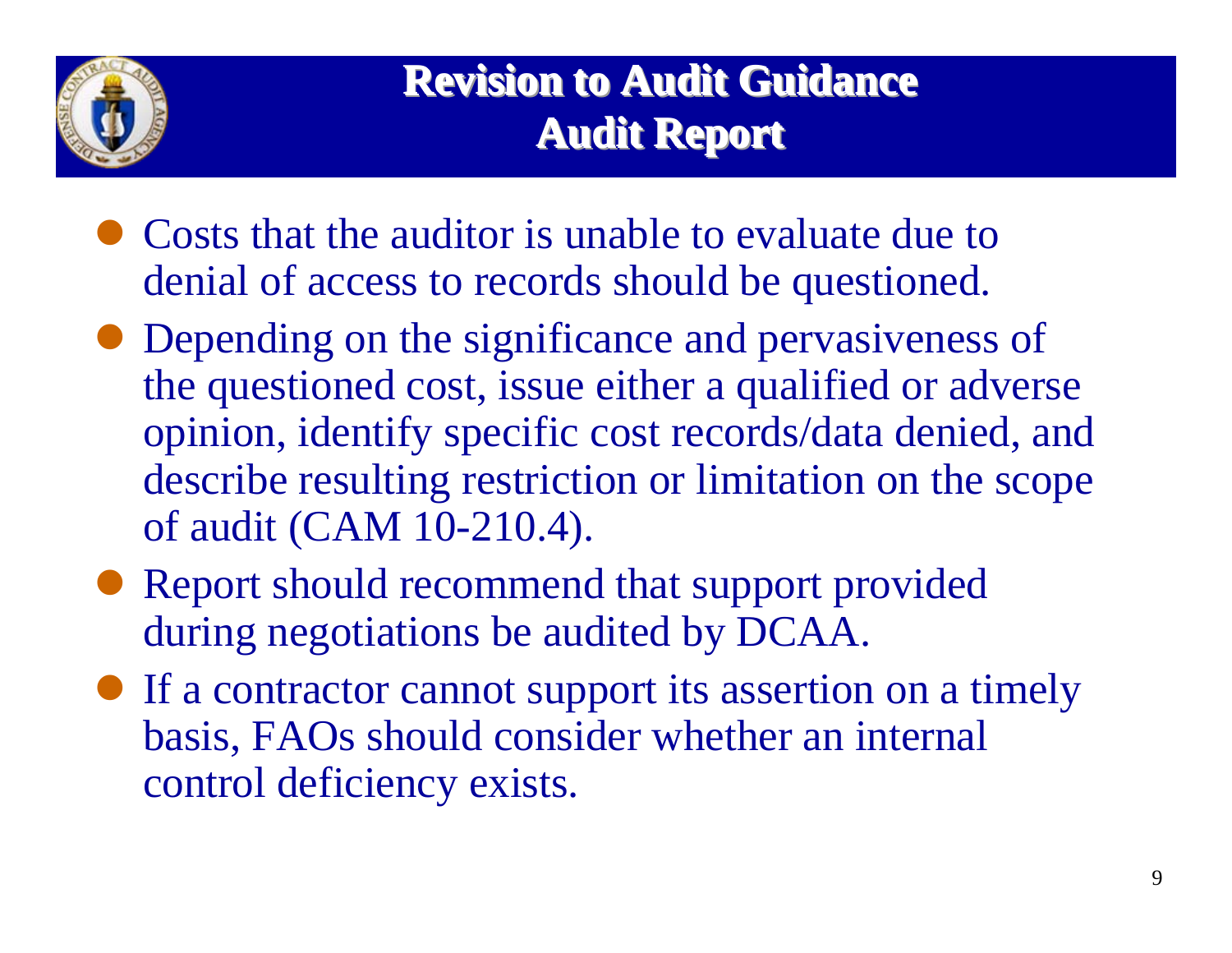

- When the contractor concurs with questioned costs based on lack of adequate support, denial of access to records should still be pursued.
- Without examining documentation, the auditor cannot determine if there are additional directly associated costs or if penalties apply.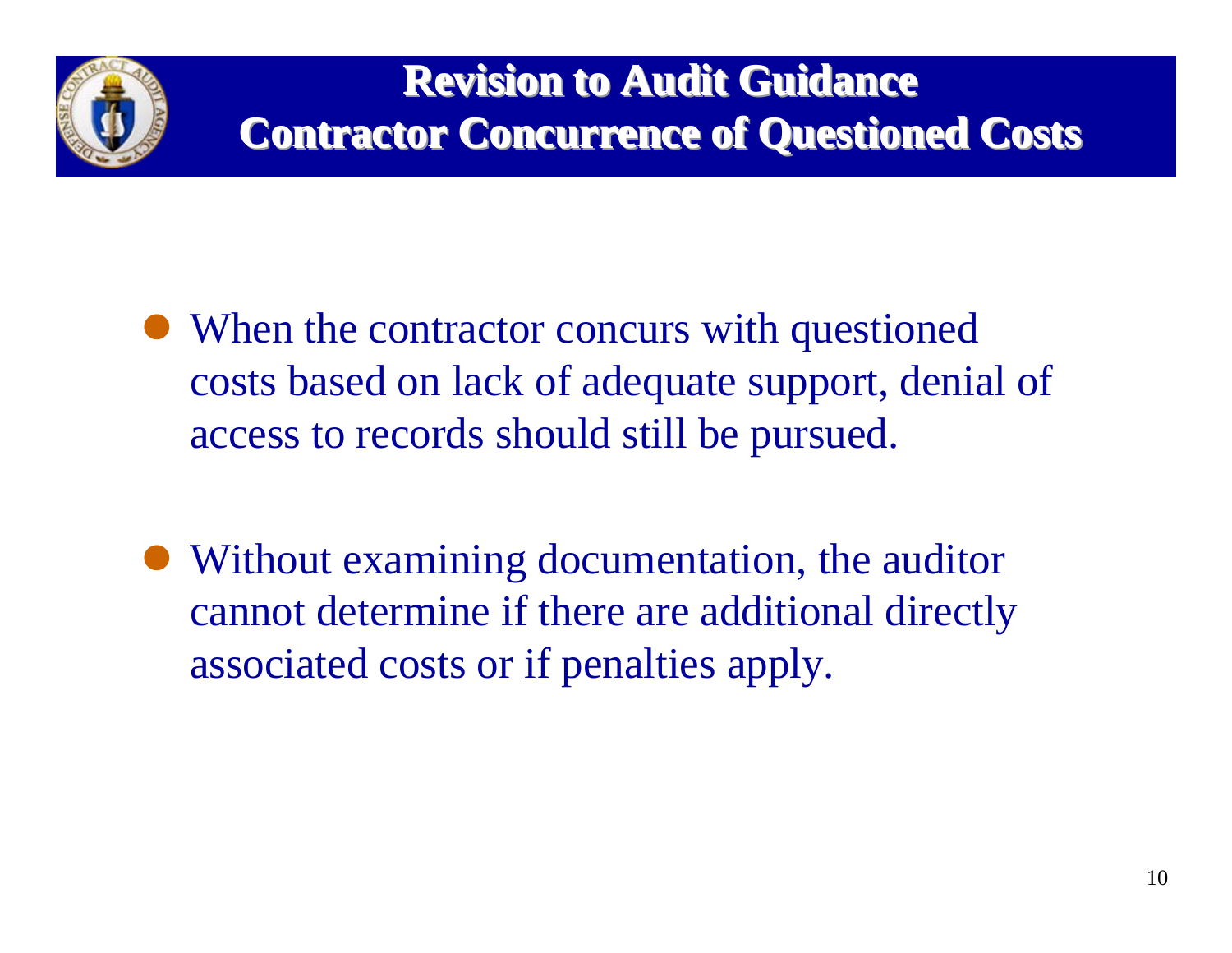

- If the contractor alleges the records have been destroyed, lost, or stolen, auditors should obtain a written statement from the appropriate high-level contractor management.
- The FAO should notify the Contracting Officer of the extent that an audit can be done.
- If an audit is done, the report should include appropriate comments on all the facts, any necessary disclaimer, adverse opinion, qualification, and/or explanation of questioned costs.
- $\bullet$  Denial of access to records should not be pursued.